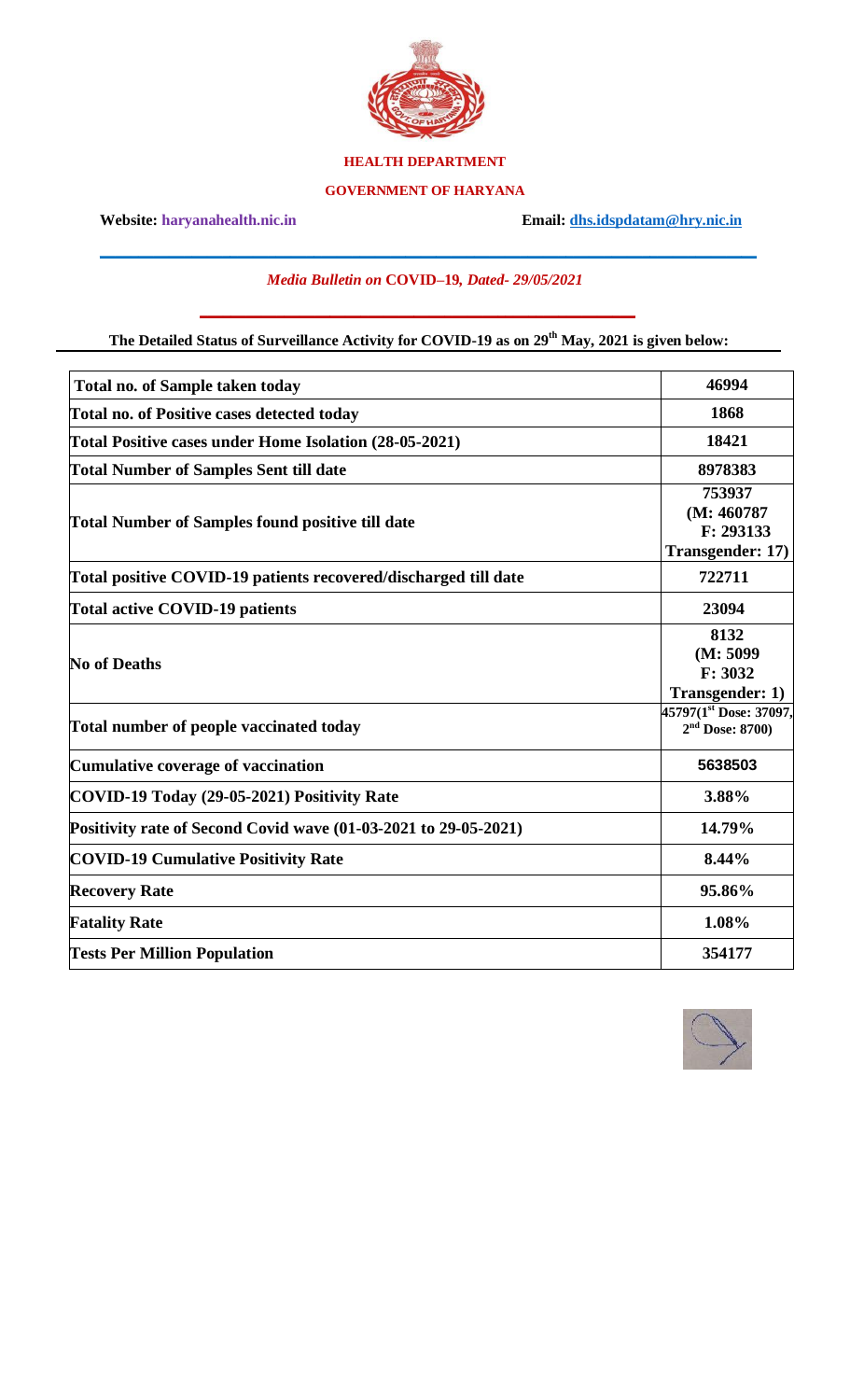#### **District Wise Details:**

| $S_{r}$<br>$\bf No$ | Name of<br><b>District</b> |                      |                           | Cumulative<br>recovered/ | <b>No of Deaths</b> |                  |                     | No of<br><b>Active</b>                    | <b>COVID-19, Vaccination</b><br><b>Status (NHM Haryana)</b> |                                             |             |                               |
|---------------------|----------------------------|----------------------|---------------------------|--------------------------|---------------------|------------------|---------------------|-------------------------------------------|-------------------------------------------------------------|---------------------------------------------|-------------|-------------------------------|
|                     |                            | positive cases today | Cumulative positive cases | discharged<br>cases      | Recovery Rate (%)   | With Comorbidity | Without Comorbidity |                                           | cases                                                       | Vaccination on<br>Coverage of<br>29-05-2021 |             | <b>Cumulative Coverage of</b> |
|                     |                            |                      |                           |                          |                     |                  |                     | Cumulative                                |                                                             | Dose 1st                                    | Dose 2nd    | Vaccination                   |
| 1                   | Gurugram                   | 126                  | 179738                    | 176966[345]              | 98.46               | 532              | 264                 | 796[9]                                    | 1976                                                        | 9107                                        | 909         | 670561                        |
| $\overline{2}$      | Faridabad                  | 102                  | 98729                     | 96707[255]               | 97.95               | 529              | 176                 | 705[1]                                    | 1317                                                        | 2433                                        | 530         | 535334                        |
| 3                   | Sonepat                    | 48                   | 46525                     | 46187[260] $\uparrow$    | 99.27               | 151              | 82                  | 233[1]                                    | 105                                                         | 1994                                        | 863         | 338866                        |
| 4                   | Hisar                      | 168                  | 52726                     | 49627[438]               | 94.12               | 713              | 137                 | 850[15]                                   | 2249                                                        | 371                                         | 227         | 243912                        |
| 5                   | Ambala                     | 80                   | 29323                     | 28083[232]               | 95.77               | 450              | 20                  | 470[3]                                    | 770                                                         | 2715                                        | 338         | 409596                        |
| 6                   | Karnal                     | 108                  | 39006                     | 36906[271]               | 94.62               | 466              | 24                  | 490[1]                                    | 1610                                                        | 2031                                        | 2189        | 332017                        |
| $\overline{7}$      | Panipat                    | 61                   | 30752                     | 29238[58]                | 95.08               | 375              | 57                  | 432[6]                                    | 1082                                                        | 939                                         | 274         | 206612                        |
| 8                   | Rohtak                     | 57                   | 25427                     | 23753[177] $\uparrow$    | 93.42               | 444              | 19                  | 463[7]                                    | 1211                                                        | 1514                                        | 1147        | 214424                        |
| 9                   | Rewari                     | 81                   | 19814                     | 17523[57]                | 88.44               | 115              | 59                  | 174[6] $\triangleq$                       | 2117                                                        | 2664                                        | 22          | 214498                        |
| 10                  | Panchkula                  | 71                   | 29853                     | 28487[189]               | 95.42               | 259              | 76                  | 335[5]                                    | 1031                                                        | 516                                         | 130         | 210996                        |
| 11                  | Kurukshetra                | 44                   | 21483                     | 20394[91]                | 94.93               | 222              | 76                  | 298[4]                                    | 791                                                         | 1248                                        | 162         | 198073                        |
| 12                  | Yamunanagar                | 148                  | 23366                     | 22114[194]               | 94.64               | 269              | 65                  | 334[5]                                    | 918                                                         | 1199                                        | 275         | 253682                        |
| 13                  | Sirsa                      | 147                  | 27896                     | 25501[296] 1             | 91.41               | 216              | 124                 | 340[3]                                    | 2055                                                        | 853                                         | 56          | 259671                        |
| 14                  | Mahindergarh               | 68                   | 21414                     | 20444[265]               | 95.47               | 88               | 33                  | 121[3]                                    | 849                                                         | 741                                         | 71          | 204934                        |
| 15                  | Bhiwani                    | 147                  | 21763                     | 20074[92]                | 92.24               | 237              | 237                 | 474[4] $\uparrow$                         | 1215                                                        | 1504                                        | 69          | 207653                        |
| 16                  | Jhajjar                    | 49                   | 18386                     | 17701[111]'              | 96.27               | 157              | 59                  | $216[2]$ <sup>4</sup>                     | 469                                                         | 1164                                        | 83          | 202813                        |
| 17                  | Palwal                     | 21                   | 10038                     | 9641[66] $\triangleq$    | 96.05               | 94               | 33                  | $127[3]$ <sup>4</sup>                     | 270                                                         | 1498                                        | 749         | 223828                        |
| 18                  | Fatehabad                  | 91                   | 16840                     | 15234[198]               | 90.46               | 267              | 112                 | 379[3]                                    | 1227                                                        | 986                                         | 28          | 151793                        |
| 19                  | Kaithal                    | 80                   | 10693                     | 9846[68] $\uparrow$      | 92.08               | 243              | 15                  | 258[5]                                    | 589                                                         | 954                                         | 249         | 165824                        |
| 20                  | Jind                       | 121                  | 20455                     | 19083[48]                | 93.29               | 373              | 66                  | 439[8]                                    | 933                                                         | 1668                                        | 61          | 178427                        |
| 21                  | <b>Nuh</b>                 | 12                   | 4842                      | 4635[21]                 | 95.72               | 55               | 36                  | $91[1]$ <sup>1</sup>                      | 116                                                         | 217                                         | $\mathsf 0$ | 75105                         |
| 22                  | Charkhi Dadri              | 38                   | 4868                      | 4567[20] $\triangleq$    | 93.82               | 93               | 14                  | $107[2]$ <sup><math>\uparrow</math></sup> | 194                                                         | 781                                         | 268         | 139884                        |
|                     | <b>Total</b>               | 1868                 | 753937                    | 722711[3752]             | 95.86               | 6348             | 1784                | 8132[97]                                  | 23094                                                       | 37097                                       | 8700        | 5638503                       |

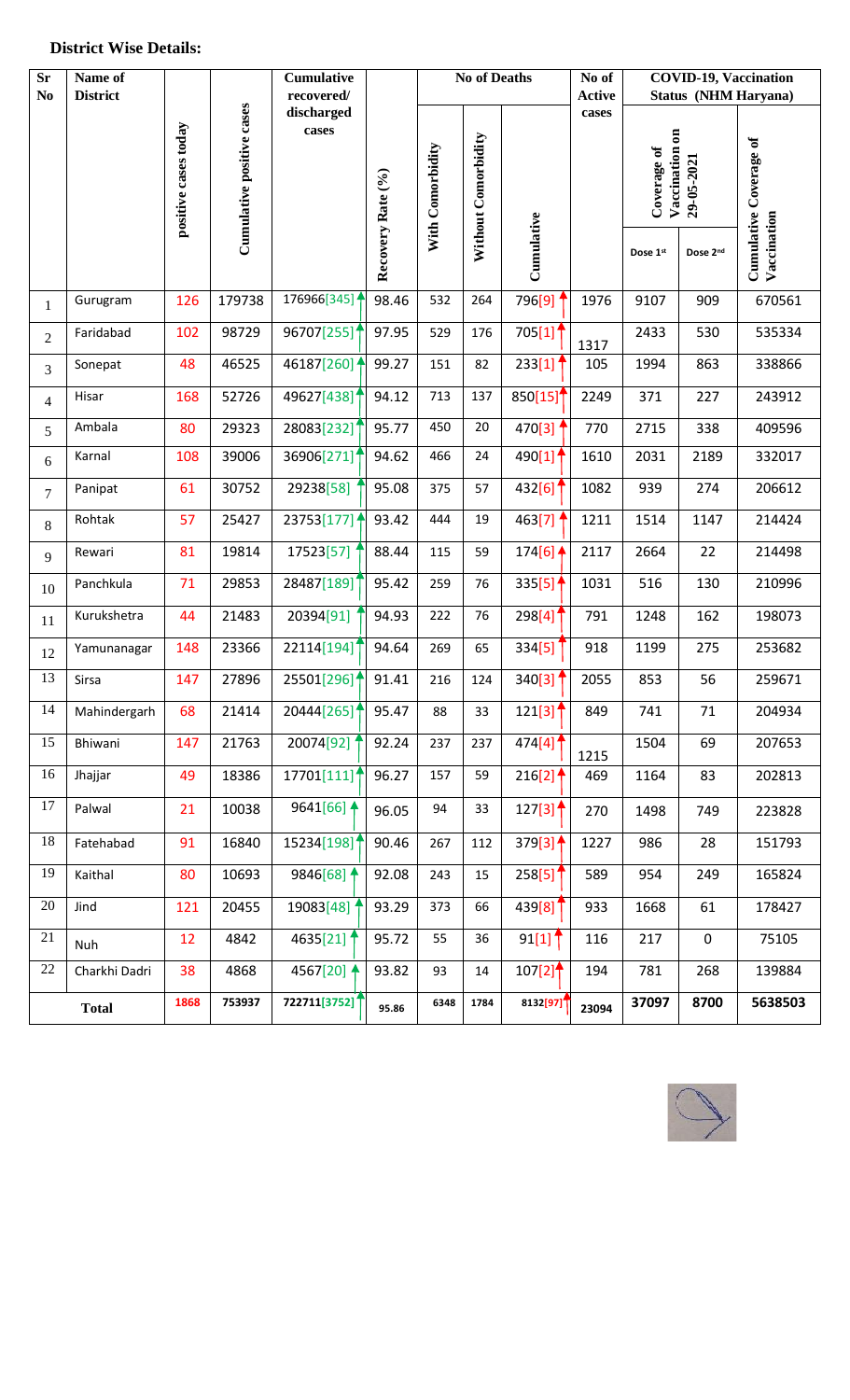



# **Haryana Villagers General Health Check-up Scheme (HVGHCS)**

 **Daily Bulletin (Dated: 29.05.2021)**

| <b>District</b><br><b>Persons Screened by</b> |                    |                   | <b>Rapid Antigen Testing (RAT) Data</b> |                |              |                   |                 |                   |                  | <b>Monitoring</b>  |
|-----------------------------------------------|--------------------|-------------------|-----------------------------------------|----------------|--------------|-------------------|-----------------|-------------------|------------------|--------------------|
|                                               | <b>Field Teams</b> |                   |                                         |                |              |                   |                 |                   |                  | of Home            |
|                                               | <b>Screened</b>    | <b>Cumulative</b> | <b>Tested</b>                           | No. of         | <b>Daily</b> | <b>Cumulative</b> | No. of          | <b>Cumulative</b> | at Village       | <b>Isolation</b>   |
|                                               | Today              |                   | Today                                   | positive       | positivity   | Cases             | <b>Positive</b> | <b>Positivity</b> | <b>Isolation</b> | <b>Kits</b>        |
|                                               |                    |                   |                                         | cases          | rate (in     | <b>Tested</b>     | Cases           | Rate (in %)       | <b>Centres</b>   | <b>Distributed</b> |
|                                               |                    |                   |                                         | detected       | %)           |                   | (Cumulative)    |                   |                  | as on 29           |
|                                               |                    |                   |                                         | today          |              |                   |                 |                   |                  | May 2021           |
| Ambala                                        | $\Omega$           | 756247            | 896                                     | 8              | 0.89         | 7988              | 252             | 3.15              | $\Omega$         | 2205               |
| Bhiwani                                       | 72942              | 851406            | 671                                     | 15             | 2.24         | 7448              | 286             | 3.84              | 0                | 2121               |
| Charkhi Dadri                                 | 27208              | 321653            | 145                                     | $\Omega$       | 0.00         | 2646              | 83              | 3.14              | $\Omega$         | 777                |
| Faridabad                                     | 7461               | 310522            | 207                                     | 0              | 0.00         | 7242              | 51              | 0.70              | 0                | 278                |
| Fatehabad                                     | 26327              | 680614            | 169                                     | $\mathbf{1}$   | 0.59         | 2097              | 119             | 5.67              | $\Omega$         | 1166               |
| Gurugram                                      | 21609              | 290993            | 76                                      | 0              | 0.00         | 2790              | 23              | 0.82              | 0                | 2150               |
| Hisar                                         | 28859              | 993488            | 329                                     | 13             | 3.95         | 9005              | 540             | 6.00              | 0                | 1354               |
| Jhajjar                                       | 16869              | 775429            | 0                                       | 0              | 0.00         | 1275              | 35              | 2.75              | $\mathbf{1}$     | 1980               |
| Jind                                          | 5778               | 714966            | 350                                     | 5              | 1.43         | 4945              | 122             | 2.47              | $\Omega$         | 682                |
| Kaithal                                       | 29717              | 748806            | 0                                       | 0              | 0.00         | 462               | 11              | 2.38              | 0                | 875                |
| Karnal                                        | 59902              | 901671            | 194                                     | 4              | 2.06         | 7576              | 228             | 3.01              | 0                | 2285               |
| Kurukshetra                                   | 0                  | 690761            | 0                                       | 0              | 0.00         | 641               | 32              | 4.99              | 0                | 1084               |
| Mahendragarh                                  | 8216               | 818622            | 300                                     | 6              | 2.00         | 2805              | 58              | 2.07              | $\Omega$         | 1085               |
| <b>Nuh</b>                                    | 61039              | 890593            | 277                                     | $\Omega$       | 0.00         | 3823              | 12              | 0.31              | 0                | 289                |
| Palwal                                        | $\Omega$           | 910043            | 0                                       | 0              | 0.00         | 3731              | 48              | 1.29              | $\Omega$         | 520                |
| Panchkula                                     | 8746               | 140312            | 15                                      | 1              | 6.67         | 4214              | 197             | 4.67              | 0                | 911                |
| Panipat                                       | 19825              | 499023            | 67                                      | $\overline{2}$ | 2.99         | 1635              | 88              | 5.38              | $\Omega$         | 871                |
| Rewari                                        | 76732              | 764019            | 23                                      | 0              | 0.00         | 3691              | 81              | 2.19              | 0                | 1033               |
| Rohtak                                        | 1022               | 637439            | 6                                       | 0              | 0.00         | 6855              | 394             | 5.75              | 0                | 1380               |
| Sirsa                                         | 3434               | 325476            | 161                                     | 9              | 5.59         | 5492              | 382             | 6.96              | 0                | 1468               |
| Sonipat                                       | 37821              | 603169            | 536                                     | 0              | 0.00         | 11128             | 230             | 2.07              | $\Omega$         | 2357               |
| Yamunanagar                                   | 120589             | 712336            | 157                                     | $\Omega$       | 0.00         | 6188              | 72              | 1.16              | 0                | 1236               |
| Total                                         | 6,34,096           | 1,43,37,588       | 4,579                                   | 64             | 1.40%        | 1,03,677          | 3,344           | 3.23%             | $\mathbf{1}$     | 28107              |

❖ The scheme was initiated from May 15, 2021.

**Harry Communication** 

- ❖ The villages with high COVID load were taken up on priority.
- ❖ Rapid Antigen Testing (RAT) is the main stay to detect COVID cases.
- ❖ Screening of the rural population is being carried out by Village field teams. The screening started on 15/05/2021 and all the villages have been screened once in **District Ambala, Jhajjar, Palwal, Kurukshetra, Narnaul & Rewari** till date.
- ❖ The suspected ILI cases are checked by Village Headquarter teams and tested for COVID via Rapid Antigen Test (RAT) & RT-PCR as per Govt of India protocol.
- ❖ Trainings are being imparted to the healthcare workers as well as non-health department personnel through online sessions in which about 39026 participants have logged in and trained till date while 400 Medical officers/SMO have logged in the traning sessions carried out in colloboration with medical colleges.